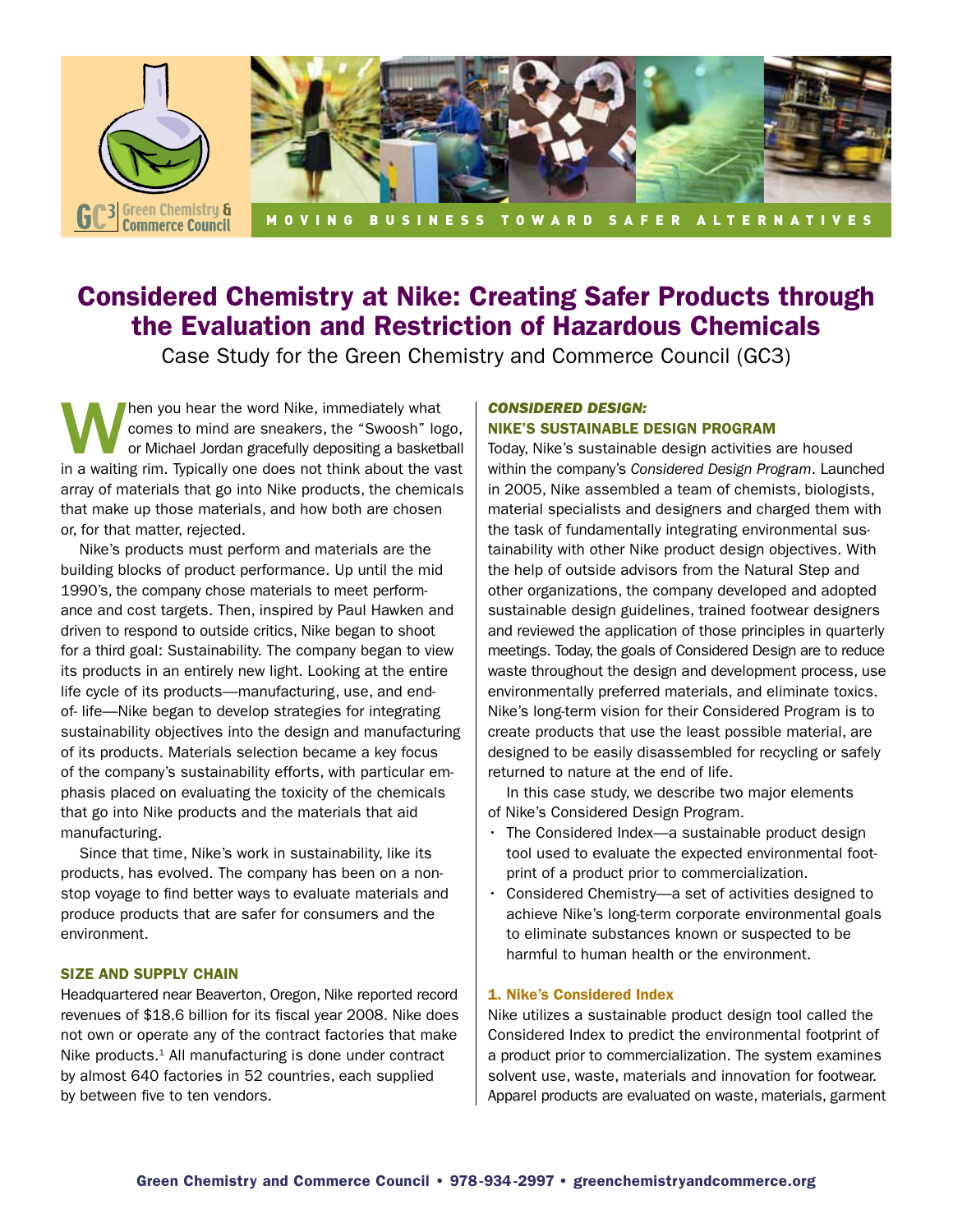treatments and innovation. Products are assigned a Considered score using a set of metrics contained in the index framework. The metrics are based on over a decade of research about materials, solid waste, innovations, textile treatments and solvent use.

Specifically, the Nike Considered Index evaluates the following attributes:

- Solvents—the intensity of use of solvent based cleaners, primers and solvents in footwear assembly as well as in decorative applications
- Waste—in footwear, the waste footprint created in the manufacturing processes for material cutting, midsoles, sockliners, decorative applications, tooling use; in apparel, the waste footprint created in fabric cutting at the garment factory
- $\cdot$  Material—a life cycle analysis approach to material evaluation which considers growing and extraction practices, chemistry, energy intensity, energy source, water intensity, waste, recycled content and end-of-life for both footwear and apparel
- • Garment Treatments—the use of post assembly garment treatments in apparel
- Innovation—significant new solutions to product-related environmental impact issues that are not currently captured in the Index criteria for both footwear and apparel

Products bearing the label Considered are those whose score significantly exceeds the corporate average. There are different levels of Considered: Gold, silver and bronze. The company is aiming for all footwear, apparel and equipment to be bronze or better by 2011, 2015, and 2020, respectively. Achievement of these goals would mean waste in Nike's supply chain will be reduced by 17 percent and the use of environmentally-preferred materials will be increased by about 20 percent.

#### 2. Considered Chemistry

One of Nike's long-term corporate environmental goals is to eliminate substances known or suspected to be harmful to human health or the environment. In 2004, the company stated that it would proactively target, remove, or replace chemicals that, while not illegal to use, fit the scientific definition of toxic.

Nike developed several programs to help realize this goal:

- a. A Restricted Substances List Program (RSL Program);
- b. An initiative to reduce the use of toxic chemicals in manufacturing operations;
- c. An on-going initiative to evaluate material platforms to develop environmentally preferred materials; and
- d. A chemical review process to evaluate individual chemicals.

Each of these programs is described in the sections that follow.

#### A. Nike's Restricted Substances List Program (RSL Program)

Nike has made a significant investment in the development of Restricted Substances List (RSL) and an extensive management system designed to ensure compliance on the part of suppliers. Restricted substances are chemicals or materials that must either be completely absent from a product, package or manufacturing process or present below a specified concentration. The list is a communication tool both for suppliers and internally for Nike.

Nike's RSL is derived from lists of chemicals or materials that are restricted by legislation or have been determined by Nike to be undesirable. Nike systematically reviews global legislation to identify chemical restrictions that are relevant for its products. Where more than one country or region restricts a chemical or material in the same application, Nike bases its corporate restriction on the strictest standard.

Nike engaged the services of a consultant to develop and update a regulatory tracking system to stay current on relevant chemical and material restrictions. Once developed, Nike recognized that this system had broad application to other companies in the apparel and footwear industry. Nike permitted the consultant to make the system public and it is now available on the internet at *http://www. regconnect.com/wsp/.*

Nike's RSL has nine sections:

- 1. Nike Finished Product Restricted Substances List (RSL)
- 2. Nike Corporate Odor Management Material Guidelines & Scented Material Guidelines
- 3. Nike Corporate Nanotechnology Material Guidelines
- 4. Nike Corporate Animal Skins Policy
- 5. Electrical and Electronic Components (this section applies to Regulated Substances in Electrical and Electronic Equipment (EEE)).
- 6. Packaging Restricted Substances List (PRSL)
- 7. Nike Footwear Manufacturing Restricted Substance List (MRSL)
- 8. Toys
- 9. Additional Chemicals of Concern

These nine sections are described in an appendix to this case study.

#### Management of the RSL Process

Nike's specifications and agreements with factories and vendors reflect RSL requirements, which are in addition to Nike's Code of Conduct, quality standards and other health and safety standards.

**TESTING.** Nike notifies its suppliers and its vendors that it may request product testing at any stage of the manufacturing process, including development and production, or testing of the finished product. The testing may be part of a routine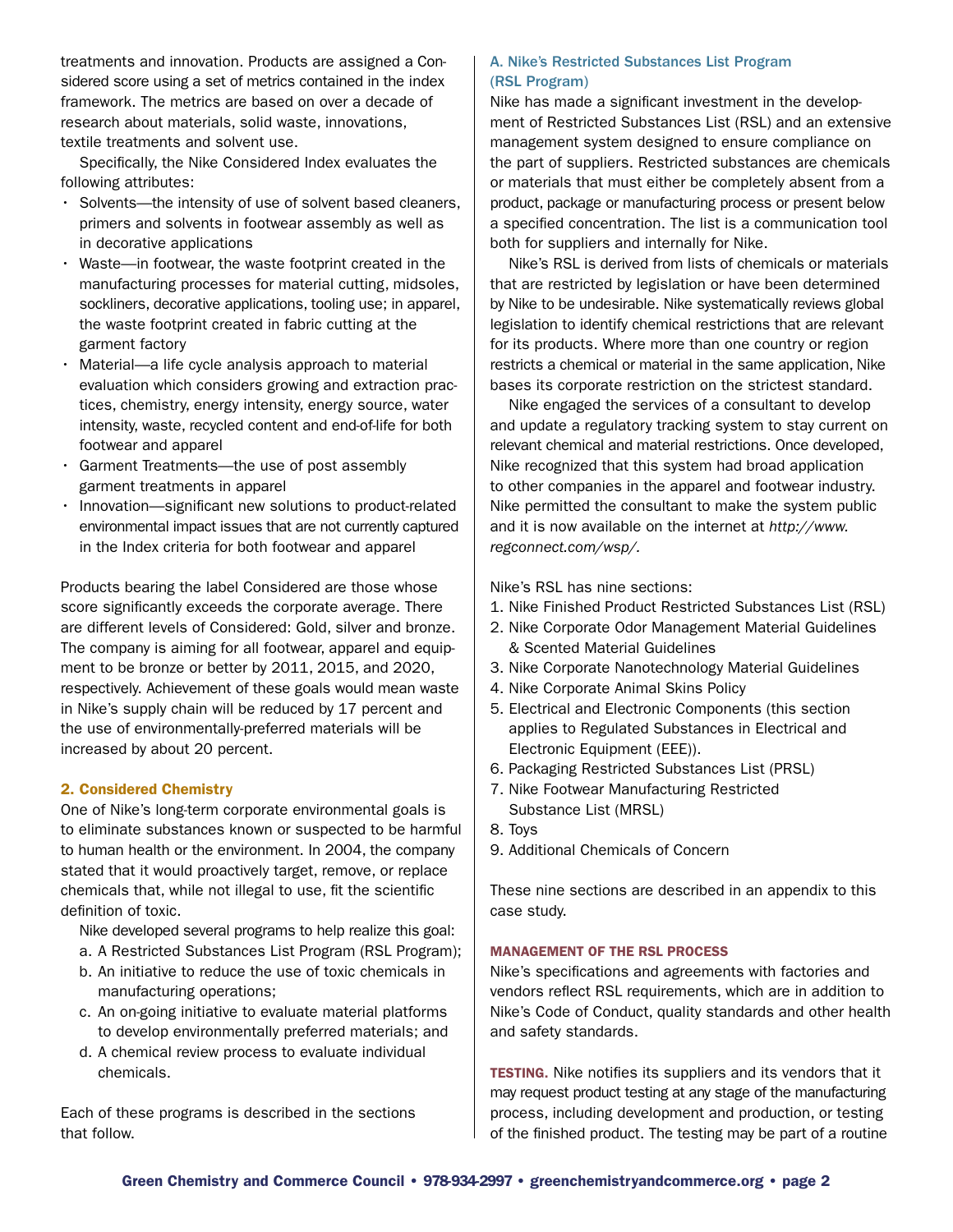testing schedule or a random selection of samples. Suppliers and vendors are expected to test items that Nike identifies in order to identify problems stemming from the production process or product content.

For apparel, equipment, and footwear products, Nike has developed standardized testing guidance, including specified test methods, test request forms and failure resolution forms. Some of the key provisions of these guidelines are summarized below. Testing guidance for toys, electronic and electrical equipment, and food contact materials are handled on a case-by-case basis.

*Nike-initiated routine testing.* Each season, Nike identifies a list of materials and/or styles that must be tested at a Nike approved laboratory. The supplier is responsible to pay for this testing. Once testing has been initiated, suppliers are prohibited from shipping materials or products until they have received a test report that meets the Nike RSL requirements. If an item fails, Nike expects the supplier to conduct an investigation into the source of the failure and report the results back to Nike using a *Failure Resolution Form*. The supplier must indicate the source of the failure (including chemical name), action taken to prevent the failure in the future, and acknowledgment that these changes will be implemented on future production.

*Random testing.* Nike randomly selects and tests products at all stages of production. Nike pays for this testing. Failures are discussed with suppliers in order to identify and correct the cause. Factories are also encouraged to randomly test materials prior to production.

*Supplier initiated testing.* Nike encourages suppliers to conduct their own testing, with the intention that the results will be kept confidential between the lab and the supplier.

*Laboratories.* Nike will only accept test reports from suppliers if the tests are conducted at laboratories that have been audited and approved by Nike. Currently, these approved labs are located in Asia and Germany.

Test Data Management and Analysis. Nike RSL approved testing labs are equipped to enter test data directly into the Nike RSL Database. The labs generate test reports that are sent to Nike and the supplier.

This database, accessible only to Nike Inc., allows the company to mine the data and generate supplier "scorecards" that enable evaluation and comparisons of alternative suppliers. In addition, Nike has used the data to analyze materials and specific colors of materials to determine which tend to contain restricted chemicals or Chemicals of Concern, and which do not. This information has also been used to drive future RSL testing and communication.

#### B. Reducing the use of toxic chemicals in manufacturing operations

Nike gathers chemical information from its environmental, safety and health (ESH), and engineering teams at contract manufacturing facilities to feed into decisions on the choice of process chemicals used to manufacture products. This work has led to the reduction of toxic chemicals such as solvents in manufacturing operations.

#### C. Evaluation of material platforms to develop environmentally preferred materials

Nike is engaged in an on-going effort to develop environmentally preferred material platforms. Chemical ingredients are evaluated for environmental, health and safety hazards and high hazard chemicals are prioritized either for elimination, if possible, or substitution with a safer chemical. This process requires full disclosure of chemical ingredients.

Using this approach, Nike evaluated the ingredients used to make a rubber outer sole for footwear. The effort resulted in the creation of a new, environmentally preferred material that uses more benign accelerators, vegetable oils, and modified processing chemicals and methods. Chemical substitutes were selected based on low toxicity, performance, processability and cost.

The company is currently evaluating alternatives to solvents used to produce synthetic leather for footwear products. The goal is to identify more benign, waterbased chemical alternatives.

The process used for chemical evaluation is complex, costly and slow, particularly when hazard data is difficult to find. A significant portion of the cost comes from the use of toxicology consultants to evaluate the hazards of chemicals in the original material and potential substitutes. Nike is currently developing a streamlined process to reduce the cost and time required to conduct the chemical evaluation portion of the work. This system is described in the next section.

#### D. Chemical review system to evaluate individual chemicals—under development

Nike is developing a new system to evaluate the risk posed by individual chemicals. The system will be used to identify and prioritize hazardous chemicals either for elimination or control through Nike's RSL Program. Results from chemical evaluations will drive new additions to the RSL and help set priorities for substitution of toxic chemicals. The system will also be used to evaluate possible substitutes for hazardous chemicals to ensure that they are truly better alternatives.

An important objective for the development of this system is to increase the efficiency of the chemical evaluation process at Nike so that the company can evaluate the sizable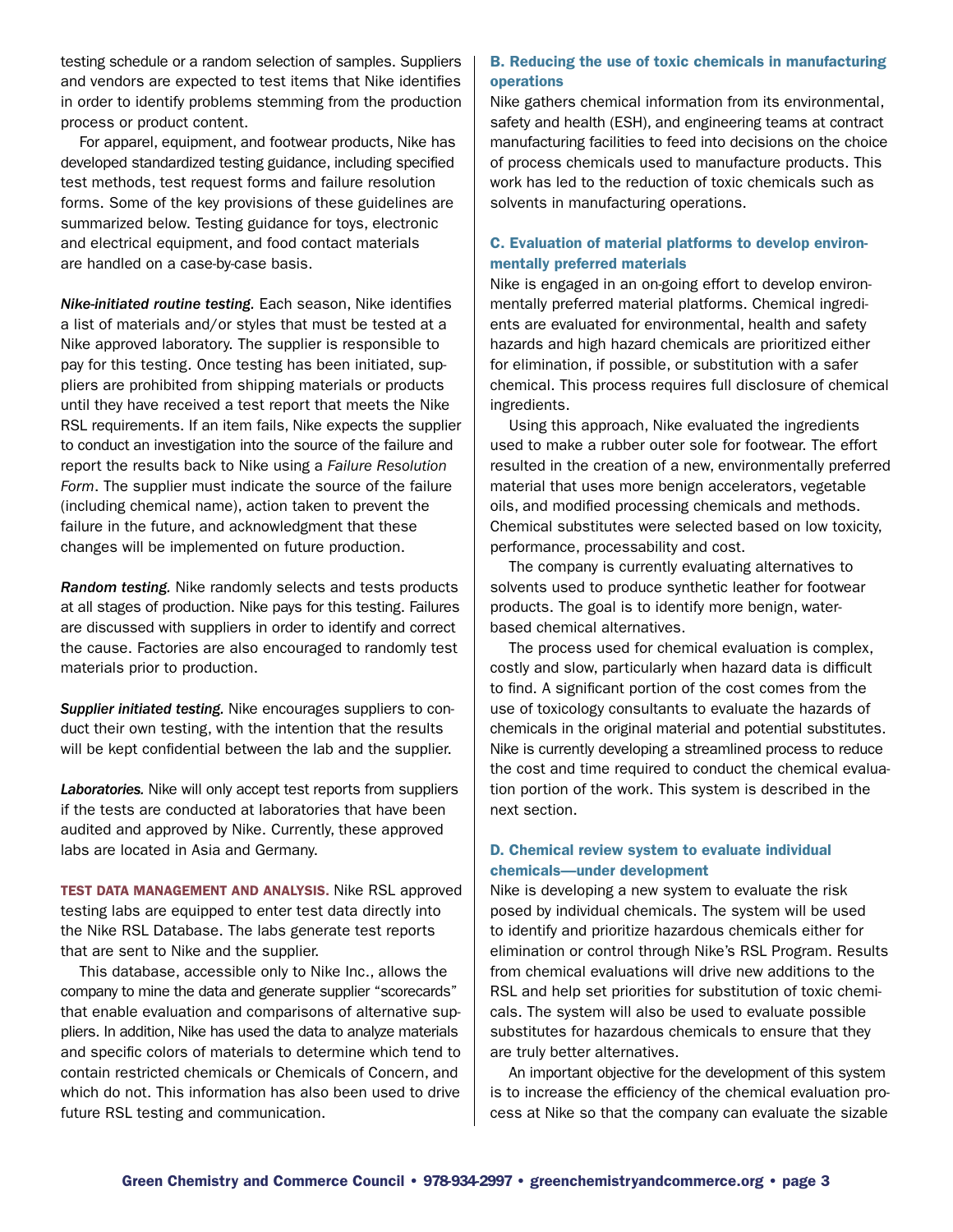universe of chemicals that are currently used in Nike products, and chemicals that might be used in the future.

The system builds upon the environmentally preferable material development work described in the previous section. Once fully developed, the system will support those continuing efforts.

The system employs a risk-based approach to evaluate the chemical ingredients of materials, considering chemical hazard and potential consumer, worker and environmental exposure to the chemical (risk  $=$  hazard x exposure). The system requires chemical formulation and hazard data.

Nike has developed a blueprint for this new chemical review system and some of its key components. The system, illustrated in Figure 1, proceeds according to a number of steps as described below.

#### Step 1. Filter

The process starts with the identification of a chemical, either during a systematic review of a material or product or through a request by a field-based environmental health and safety team to evaluate a chemical. The reviewer determines whether the chemical is already restricted by the existing RSL guidance or is a Nike Additional Chemical of Concern (Section 9 in the Appendix describes this designation). If not, the chemical goes on to Step 2.

#### Step 2. Preliminary Assessment

A preliminary assessment is conducted by a Nike toxicologist to determine whether a more detailed, formal review of the chemical is necessary. If the chemical is considered acceptable for use, i.e., it is a well known chemical that is generally accepted as safe, no further evaluation is done. If the chemical cannot be deemed acceptable in this stage, it proceeds to a formal review.

#### Step 3. Formal Chemical Review Process

#### Step 3a. Chemical Hazard Assessment

Nike's approach to chemical hazard assessment follows the Organization for Economic and Cooperative Development (OECD) Harmonized Integrated Classification System for Human and Environmental Hazards of Chemical Substances and Mixtures. Nike chose the OECD system because it has gained wide acceptance among several countries,



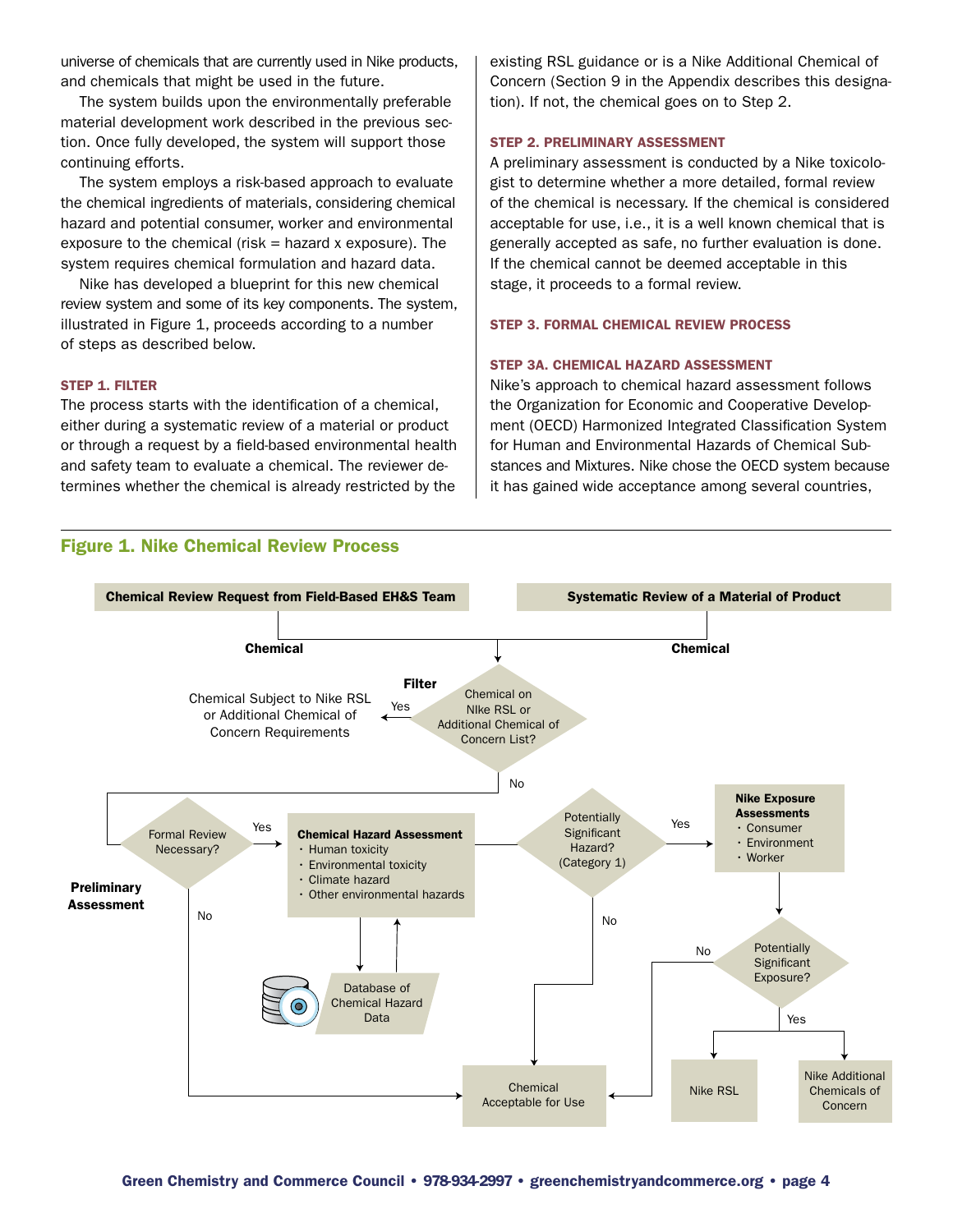toxicologists and environmental chemists and has become an internationally recognized standard for the analysis of mammalian and aquatic toxicity.

Nike's assessment scheme evaluates chemicals across 18 hazard characteristics, listed below.

Chemical Hazard Characteristics

- Acute toxicity
- Irritation of skin
- $\cdot$  Eve irritation
- • Skin or respiratory sensitization
- • Genetic Toxicity/Mutagenicity
- • Carcinogenicity
- • Reproductive/Developmental Toxicity
- Specific target organ toxicity following repeated exposures
- • Endocrine effects
- • Chemical interactions/reactions
- Aquatic toxicity—Acute (Fish, crustacean, algae)

Chemical Hazard Characteristics *contintued*

- • Bioaccumulation potential
- Degradability/Persistence
- PBT Classification (Persistent Bioaccumulative Toxicant)
- • Halogenated Organic Compound (AOX)
- • Heavy metal content
- Climatic hazard (greenhouse gas)
- • Other environmental classification

(toxicity to soil organisms, terrestrial plants)

Each characteristic is given a category designation from 1 to 4, or inadequate data, as follows in the box on the following page.

For each of the 18 characteristics, Nike has developed criteria for assigning the category designations. As an example, the criteria for the hazard characteristic "Irritation of Skin" are presented in Table 1.

Nike seeks out five data points from recognized data sources to evaluate each characteristic. Examples of these

# Table 1. Criteria for the Evaluating Hazards Related to Irritation of Skin

Ranking Priority

| Category<br>Irritation of<br>skin (2) [Also<br>for long-term,<br>or "cumulative"<br>irritation (e.g. hu-<br>man patch tests)<br>and phototoxicity]<br><b>Regulatory Review</b> | <b>Category 4</b><br>Non-irritating                                                                                                                                                | <b>Category 3</b><br>Mild irritant                                                                                                                                                                                                                                                                                       | <b>Category 2</b><br>Irritant                                                                                                                                                                                                                                                                                                                    | Inadequate<br>Data (To be<br>judged)<br>No review<br>available                                                                                                   | <b>Category 1</b><br>Severe irritant<br>or corrosive                                                                                                                                                            | <b>Reference</b><br>(Data Source)<br>[Merck Index,<br>ACGIH, NIOSHTIC,<br>HSDB, RTECS,<br><b>IUCLID, TOXNET,</b><br>MSDS sheets, TLV<br>or MAK value docu-<br>mentation, USEPA<br>HPV Database,<br>ESIS]                                                                                                                                                                                                                                  |
|--------------------------------------------------------------------------------------------------------------------------------------------------------------------------------|------------------------------------------------------------------------------------------------------------------------------------------------------------------------------------|--------------------------------------------------------------------------------------------------------------------------------------------------------------------------------------------------------------------------------------------------------------------------------------------------------------------------|--------------------------------------------------------------------------------------------------------------------------------------------------------------------------------------------------------------------------------------------------------------------------------------------------------------------------------------------------|------------------------------------------------------------------------------------------------------------------------------------------------------------------|-----------------------------------------------------------------------------------------------------------------------------------------------------------------------------------------------------------------|-------------------------------------------------------------------------------------------------------------------------------------------------------------------------------------------------------------------------------------------------------------------------------------------------------------------------------------------------------------------------------------------------------------------------------------------|
| <b>Effect Definition</b>                                                                                                                                                       | · as observed<br>in animal tests<br>or human<br>experience<br>· based on valid<br>in vitro test<br>. indicated by<br>existing data<br>in animals<br>(from acute<br>toxicity tests) | · reversible ad-<br>verse effects in<br>decimal tissue<br>[Draize score in<br>2 of 3 animals<br>for erthema/<br>edema between<br>$1.5 - 2.3$<br>$\cdot$ or as reported<br>in human<br>experience<br>· based on valid<br>in vitro test<br>. indicated by<br>existing data in<br>animals (from<br>acute toxicity<br>tests) | · reversible adverse<br>effects in animal<br>tests, persistent<br>inflammation<br>[mean Draize score<br>in 2 of 3 animals<br>for erythema/<br>edema between<br>$2.3 - 4.01$<br>· reported from<br>human experience<br>· based on valid<br>in vitro test<br>$\cdot$ indicated by<br>existing data in<br>animals (from<br>acute toxicity<br>tests) | Review of<br>technical lit-<br>erature may<br>be used as<br>an ancillary<br>source for<br>classification.<br><b>Document</b><br>in chemical<br>summary<br>sheet. | · visible tissue<br>destruction/<br>necrosis<br>observed in<br>at least one<br>animal, or<br>reported from<br>human ex-<br>perience<br>· based on valid<br>in vitro test<br>$\cdot$ ph $\leq$ 2, or $\geq$ 11.5 | <b>OECD</b><br><b>Based primarily</b><br>on animals tests<br>conducted in accor-<br>dance with OECD<br>protocol; however,<br>a host of other data<br>based on human<br>experience, acute<br>(dermal) toxicity<br>studies in animals,<br>in vitro assays, and<br>alkaline/acid nature<br>of chemical (pH).<br>Surrogate or SAR/<br>SPR data may also<br>be considered and<br>used to esimate<br>the irritant poten-<br>tial of a chemical. |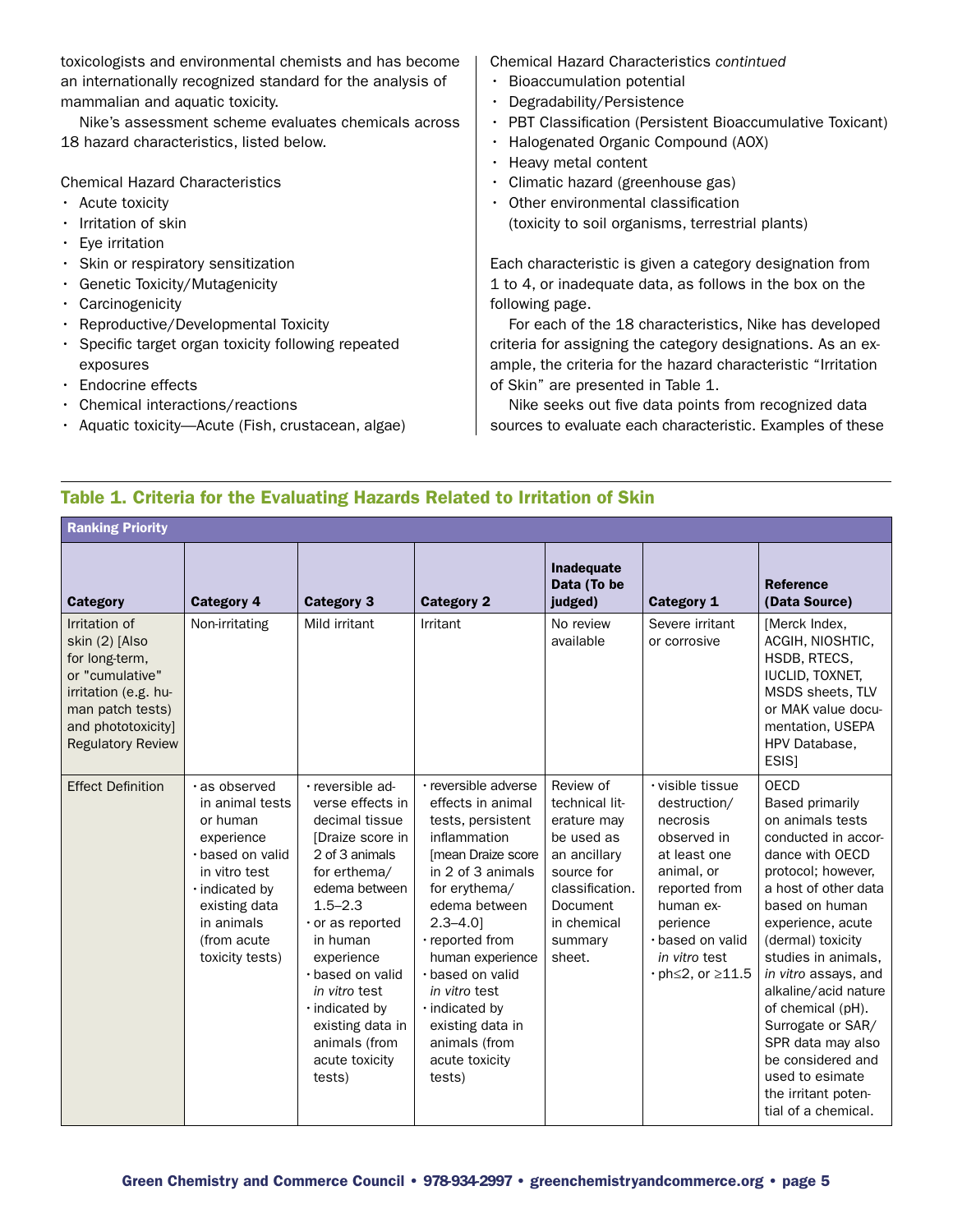### Chemical Hazard Assessment Categories

| <b>Category</b> | <b>Definition</b>                                                 |  |  |
|-----------------|-------------------------------------------------------------------|--|--|
| Category 4      | Safe                                                              |  |  |
| Category 3      | Low level of hazard                                               |  |  |
| Category 2      | Low to moderate hazard                                            |  |  |
| Category 1      | Moderate to high level of Hazard                                  |  |  |
| Inadequate Data | Unable to categorize hazard<br>characteristic due to lack of data |  |  |

recognized data sources are listed in the References column in Table 1. If the chemical falls into the range of a Category 1 for one or more characteristics the chemical proceeds to exposure assessment.

Finding five data points can be challenging given the limited availability of hazard data. John Frazier, Nike Director of Considered Chemistry, stated that he hopes the European Union's REACH<sup>2</sup> system and other regulatory programs will make data more available in a consolidated, easy-tosearch format.

Nike would like to automate this process to more rapidly and cost-effectively assess chemicals. The automated system would be designed to enable Nike to simply enter a  $CAS<sup>3</sup>$ number or a chemical name and the system would electronically retrieve hazard data (ideally five data points) for each of 18 hazard characteristics from a set of designated sources of hazard data. Nike would like to develop this system in concert with other companies since there is a general need for this data across all sectors. As stated by John Frazier, "we all are paying to have the same chemicals reviewed over and over with little to no data sharing. If a tool like this was available, this money could be spent on other efforts."

#### Step 3b. Exposure Assessment

The Exposure Assessment examines potential consumer, environmental and worker exposure to high hazard chemicals using exposure models developed by Nike for apparel, footwear and equipment. The apparel exposure model is often used, even if the chemical is present only in footwear and equipment, because it produces a more conservative estimate of exposure (i.e., if a chemical passes the exposure assessment for apparel, it will pass for footwear and equipment as well).

High hazard chemicals with high potential exposure are added either to Nike's Chemical of Concern list or one of the sections of Nike's RSL.

Nike will use this chemical review process to evaluate chemical substitutes for materials or products to determine whether they pose less risk than the chemicals they would be replacing. The company does not produce a list of

"acceptable" or "safe" chemicals for its suppliers. According to John Frazier, doing so would be fraught with problems since the safety of a chemical depends on the specific application.

Nike will also use this framework to determine whether to require a reduction in the allowable concentration of an RSL chemical, or to eliminate its use entirely. This process will begin with chemical testing of a product to determine actual concentrations of RSL chemicals. Using a safety factor, Nike will compare the actual concentrations to the acceptable concentrations, as indicated in the existing RSL guidance. If the actual concentration exceeds the RSL acceptable concentration, Nike will either lower the acceptable level in their RSL guidance or restrict the chemical entirely.

#### Lessons Learned

Nike has learned a great deal about the significant challenges to, and opportunities for, improving the chemical safety of its products in a complex supply chain environment.

• Getting complete and reliable chemical information from suppliers remains a challenge. In some cases, contract factories or vendors do not have full chemical information from their suppliers on the chemicals, chemical mixtures, textiles or other materials that they procure. Even if information is provided, it may not be correct. In some cases, suppliers are simply unwilling to provide the information.

 John Frazier described an instance when Nike tried to get chemical information from a company that supplied dyes to a facility that dyed textiles for Nike products. The supplier, a formulator of dyes from chemical ingredients, was unwilling to provide the dye ingredients. Since sales to Nike made up approximately 5% of the suppliers total sales, Nike did not have sufficient leverage to get the information.

- Finding hazard data on chemicals is challenging. Nike aims for five data points from recognized sources to evaluate each hazard characteristic. Locating this data can be difficult and costly.
- The importance of verification. While certification of compliance has become a standard component of corporate RSL systems, Nike recognizes that it is not enough. Certification is not a guarantee of compliance with RSL policies. With hundreds of factories, each supplied by five to ten material vendors, it is impossible for Nike to audit all companies in its supply chain. The testing program is critically important to verifying compliance with RSLs.
- Data collected from material and product testing under Nike's RSL program can inform future supplier and material selection. Analyzing test data helps Nike identify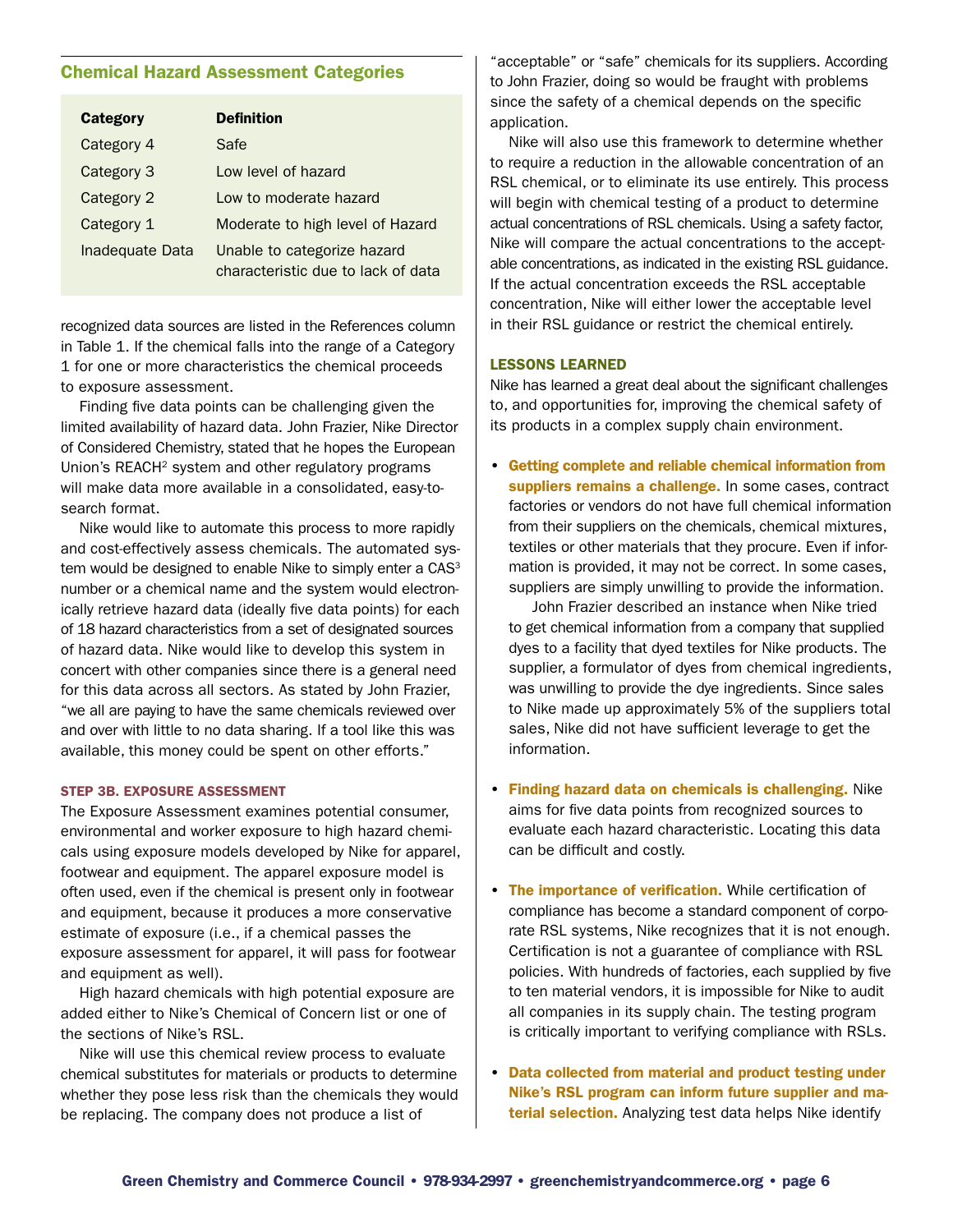reliable suppliers and choose safer materials for future products.

- The importance of building partnerships with suppliers. Nike recognizes that they will not achieve their goals simply by dictating terms to their suppliers. When possible, Nike works in partnership with suppliers to find a solution to a problem. They recognize that over time, greater partnership will result in a more reliable supplier base. Clear communication with suppliers is a critical component of these efforts. Nike has learned that it must clearly communicate its goals to suppliers in order to achieve the desired outcome.
- Restricting chemicals used in manufacturing can have unintended consequences. When trying to restrict the use of certain chemicals in manufacturing, Nike has found that it must be careful to not simply "push" the use of the chemical to a different part of the supply chain. There is a risk that suppliers will simply "outsource" a process that uses the restricted chemical, thereby making it invisible to Nike.
- The importance of sharing best practices with peers. Nike has benefitted from its participation in the Apparel Footwear International RSL Management Group, or the AFIRM Group. AFIRM is a working group that shares best practices on RSL management programs. Members include

multiple apparel and footwear companies with RSL as well as regulatory, product safety and chemistry experts. AFIRM's aim is to reduce the use and impact of harmful substances in the apparel and footwear supply chain and to provide a forum to advance the global management of restricted substances in apparel and footwear.4

Nike has also benefitted from its participation in the Green Chemistry and Commerce Council (GC3), an organization of more than 120 representatives in various industries, seeking to integrate Green Chemistry and Design for Environment approaches into product development.

> — *Monica Becker*, *Monica Becker & Associates Sustainability Consultants and Lowell Center Fellow*

#### **SOURCES**

Information for this case study was gathered from the following sources:

- 1 Interviews with John Frazier, Nike Director of Considered Chemistry.
- 2 Nike Considered Design—Products That Redefine Performance and Sustainability, October, 2008, *http:// www.nikebiz.com/media/pr/2008/10/28\_Considered.html*
- 3 Nike's website on RSLs *http://nikeresponsibility.com/ #environment-design/rsl and the RSL document http:// www.nikeresponsibility.com/rsl\_downloads/CorpRSL\_ Jan\_2009.pdf*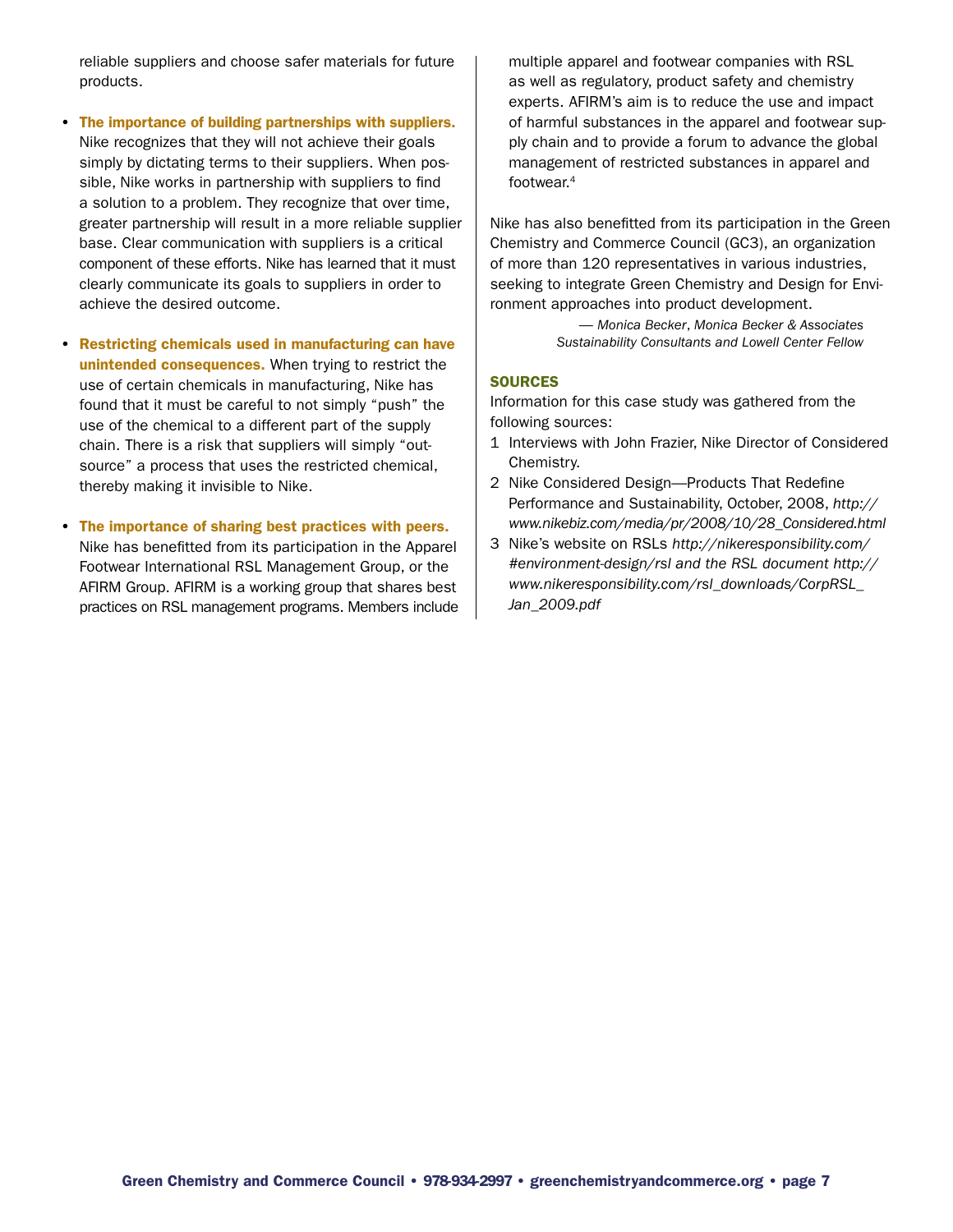# Appendix

# A Description of Nike's Restricted Substances List

Nike's RSL has nine sections, as described in the sections below.

# 1. Nike Finished Product Restricted Substances List (RSL)

The Nike finished product RSL contains numerous chemicals organized by category (e.g., azo dyes, disperse dyes, and flame retardants). The list is available on the internet so that Nike suppliers and anyone interested can easily access the most current information. A table containing the list of restricted substances indicates the following:

- The reason for the restriction (legislated or Nike requirement)
- Nike's maximum allowable concentration limit (either prohibited, not detected, or an amount typically expressed as a concentration of the substance in mg per kg of component<sup>5</sup> material)
- Required laboratory reporting limit (i.e., laboratory equipment detection limit) for testing of components
- The specific test method that must be used for testing.

Table A-1 is an excerpt from the Nike Finished Product Restricted Substances List (RSL).

# Table A-1. Excerpt from the Nike Finished Product Restricted Substances List

| <b>Restricted Substance or Group</b><br>Name (CAS #):                                                                                                                                                                                                                                                                                                                                                                                                                                                                                       | <b>Reason for</b><br><b>Restriction</b> | <b>NIKE LIMIT:</b><br>Maximum allowable con-<br>centration in component <sup>5</sup>                                                                                                                                                                                                   | <b>Required Laboratory</b><br><b>Reporting Limit</b><br>Per substance concen-<br>tration in product | <b>Test Method</b><br>and<br><b>Comments</b>                                                                                                                                                                                                                                                                                                 |
|---------------------------------------------------------------------------------------------------------------------------------------------------------------------------------------------------------------------------------------------------------------------------------------------------------------------------------------------------------------------------------------------------------------------------------------------------------------------------------------------------------------------------------------------|-----------------------------------------|----------------------------------------------------------------------------------------------------------------------------------------------------------------------------------------------------------------------------------------------------------------------------------------|-----------------------------------------------------------------------------------------------------|----------------------------------------------------------------------------------------------------------------------------------------------------------------------------------------------------------------------------------------------------------------------------------------------------------------------------------------------|
| <b>Phthalates</b><br>All esters of -phthalic acid including but<br>not restricted to:<br>di-isononyl phthalate (DINP) (28553-12-0)<br>di(ethylhexyl) phthalate (DEHP) (117-81-7)<br>di-n-octyl phthalate (DNOP) (117-84-0)<br>di-iso-decyl phthalate (DIDP) (26761-40-0)<br>butyl benzyl phthalate (BBP) (85-68-7)<br>dibutyl phthalate (DBP) (84-74-2)<br><b>Apparel and Equipment:</b><br>For children $<$ 36 months: all materials<br>Footwear:<br>Limits apply for the following shoe size<br>Shoes < 160mm (Nike size 10C and smaller) | Legislated                              | Apparel and Equipment:<br>For children $<$ 36<br>months: all materials<br><500 mg/kg (total)<br>Footwear:<br>For shoes $<$ 160 mm<br><500 mg/kg (total)                                                                                                                                | 50 mg/kg for each<br>phthalate                                                                      | Nike - In-house<br>Method<br>Determination of<br>defined Ortho-Phthalic<br>Esters in Synthetic<br>Fibers and Thermo-<br>plastics by LC-DAD-MS<br>or GC-MS<br>Confirmation of fail-<br>ure by fragmentation<br><b>HPLC-MS</b>                                                                                                                 |
| Polyvinylchloride (PVC) (9002-86-2)                                                                                                                                                                                                                                                                                                                                                                                                                                                                                                         | Nike<br>Requirement                     | Apparel, Equipment,<br>Footwear:<br>All products, all materi-<br>als*: not detected<br>*Apparel Only-<br><b>Screen Prints:</b><br>All screen prints for<br>children $<$ 7 years:<br>not detected<br>* Program to phase<br>out all other PVC con-<br>taining screen prints:<br>ongoing. | <b>PVC 10%</b><br>(Due to complexity of<br>analysis, Nike defines<br>detection limit as 10%)        | Two tests for<br>confirmation<br>Beilstein's test*:<br>Burning test for the<br>presence of chlorine<br>Infrared Analysis*:<br>Spectroscopy (IR)<br>with or without<br>solvent extraction<br>(Positive results for<br>both tests indicate<br>PVC):<br>* PVC test methods<br>are "qualitative"-<br>the 10% limit is esti-<br>mated sensitivity |
| Short Chain Chlorinated Paraffins (SCCP)<br>with C10-C13<br>$(85535-84-8)$                                                                                                                                                                                                                                                                                                                                                                                                                                                                  | Legislated                              | 1000 mg/kg                                                                                                                                                                                                                                                                             | 100 mg/kg                                                                                           | Solvent extraction,<br>followed by GC/ECD<br>analysis and GC/MS<br>confirmation                                                                                                                                                                                                                                                              |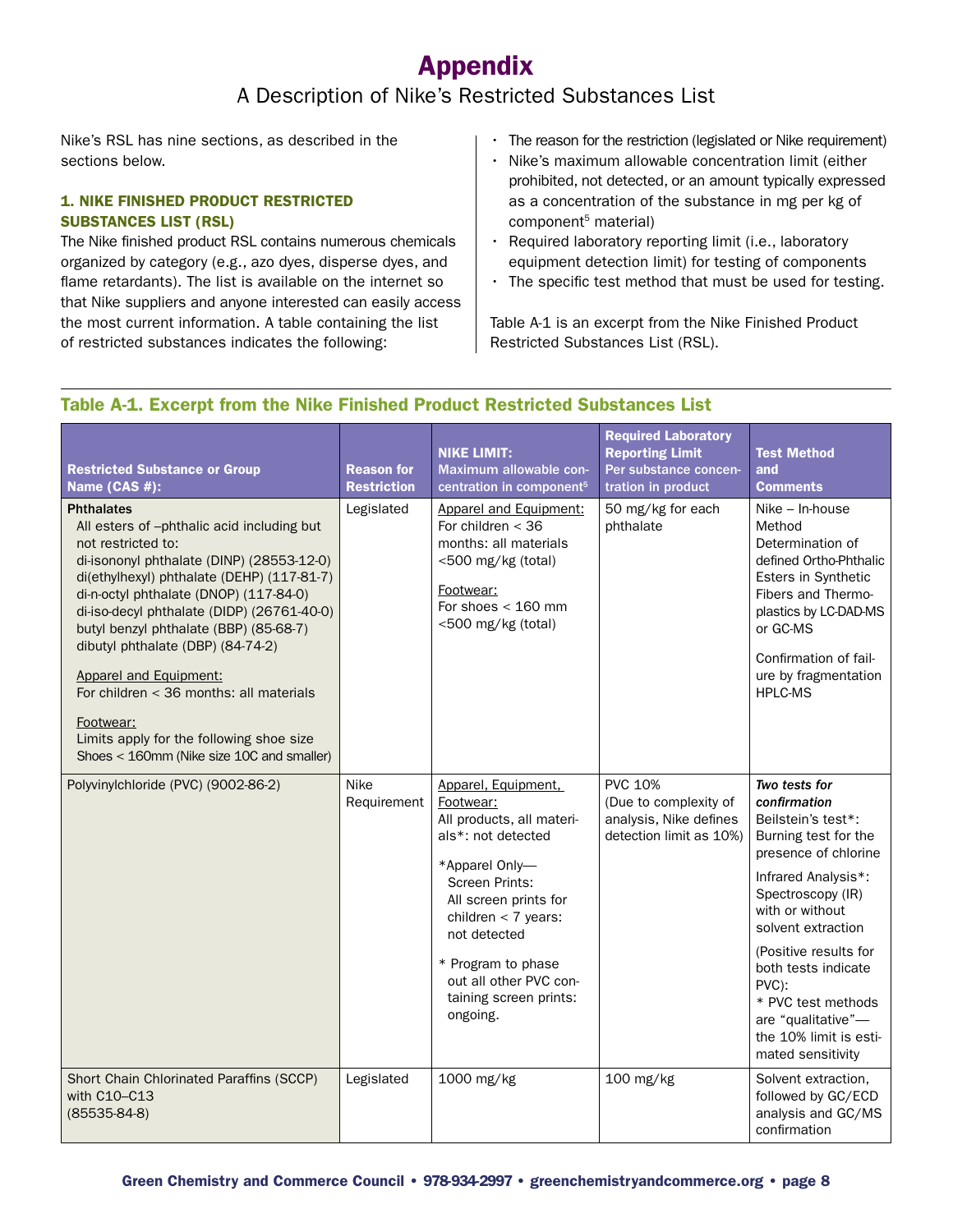#### 2. Nike Corporate Odor Management Material Guidelines & Scented Material Guidelines

Odor management materials are defined by Nike as antimicrobial agents (biocides, antibacterials and biostats), odor capture technologies and scented ingredients. Nike restricts the use of scented materials and odor control technologies in apparel, footwear and equipment. In order to be used, scented materials or odor control technologies must:

- $\cdot$  Not leach or release chemicals in order to be effective $^6$
- $\cdot$  Meet global legislative standards
- For microbial technologies, be registered under the EU Biocide Directive
- Pass a corporate toxicity review
- • Be proven effective
- • Comply with the Nike Corporate RSL (Restricted Substances List)

# 3. Nanotechnology Material (Nanomaterial) **GUIDELINES**

Nike reviews and controls the use of nanomaterials within apparel, footwear and equipment product lines. Nanomaterials are chemicals, compounds or components that derive their function from their extremely small size, between one to 100 nanometers (one nanometer is one-billionth of a meter). This restriction applies to any nanomaterial containing a substance or product component that is intentionally applied to a Nike product, either used to impart desirable physical properties to the final product or that remains in the product stemming from the manufacturing process.

Nike requires that products to which nanomaterials are applied must not leach or release chemicals or particles to be effective or as a result of wear, unless safety data are available and deemed acceptable. In addition, nanomaterials must meet global legislative standards, be either registered with a government body or the manufacturer/supplier must analyze consumer safety, pass a corporate toxicity review, be proven effective and comply with the Nike Corporate RSLs.

#### 4. Nike Corporate Animal Skins Policy

Nike has set out specific requirements for animal skin materials and products used in products including requirements for sourcing some skins from U.S. sources, certification of compliance with the Convention on International Trade in Endangered Species of Wild Fauna and Flora (CITES) and prohibitions on the use of skins from certain animal species.

#### 5. Restricted Substances in Electrical and Electronic Components

Nike has established a set of chemical limits specifically for Electrical and Electronic Equipment or components, focused on heavy metals in batteries and in other components, as well as certain flame retardants.

#### 6. Packaging Restricted Substances

For all packaging components<sup>7</sup>, Nike directs its suppliers to comply with legal restrictions for heavy metals<sup>8</sup>, forbids the intentional introduction of heavy metals and limits the combined incidental concentration of heavy metals to 100 ppm. Nike requires suppliers to test for heavy metals using specified tests and maintain formal certification of compliance with applicable laws. In addition Nike puts the onus on its suppliers to identify and minimize dangerous substances according to specific lists of dangerous chemicals. These substances must be identified on Material Safety Data Sheets (MSDS). The lists of dangerous substances provided to suppliers are the Nordic Council's N-CLASS Database on Environmental Hazard Classification<sup>9</sup> and the Finish Standards Association's SFS-EN 13428 standard addressing toxics in packaging.

Nike restricts the use of formaldehyde to 150 mg/kg and prohibits the use of polyvinyl chloride (PVC). Packaging must be tested for formaldehyde and all plastic and paper packaging with a plastic laminate must be tested for PVC.

Nike has additional design requirements for packaging including: minimum recycled material content requirements; restrictions on the number of packaging layers; recoverability by either recycling, energy recovery or composting; a prohibition on the use of expanded polystyrene packaging for small electronics and all toys; and preferences for sustainably harvested wood-based products.

### 7. Manufacturing Restricted Substances List (MRSL)

Nike prohibits suppliers from the intentional use of certain chemicals in manufacturing. A portion of the list is presented in Table A-2. While suppliers are working on eliminating the chemicals, Nike advises companies to minimize exposure to the worker, environment, and consumer. Suppliers are reminded that MSDS' for the chemicals that they are purchasing may not disclose the presence of these chemicals if their concentration is 1000 mg/kg or lower. Nevertheless, the suppliers are still responsible for ensuring that worker exposure does not exceed Nike's exposure limits for contract factories.

#### 8. TOYS<sup>10</sup>

The toy section of Nike's RSL is based on the European Union's Toy Safety Directive 88/378/EC<sup>11</sup>. Nike provides suppliers with a list of chemicals and their maximum allowable concentrations for specific types of toys, toy components and toy materials. Toys must meet these limits as well as the Nike RSL for finished products, including a prohibition on PVC. Toys must also pass mechanical and safety testing.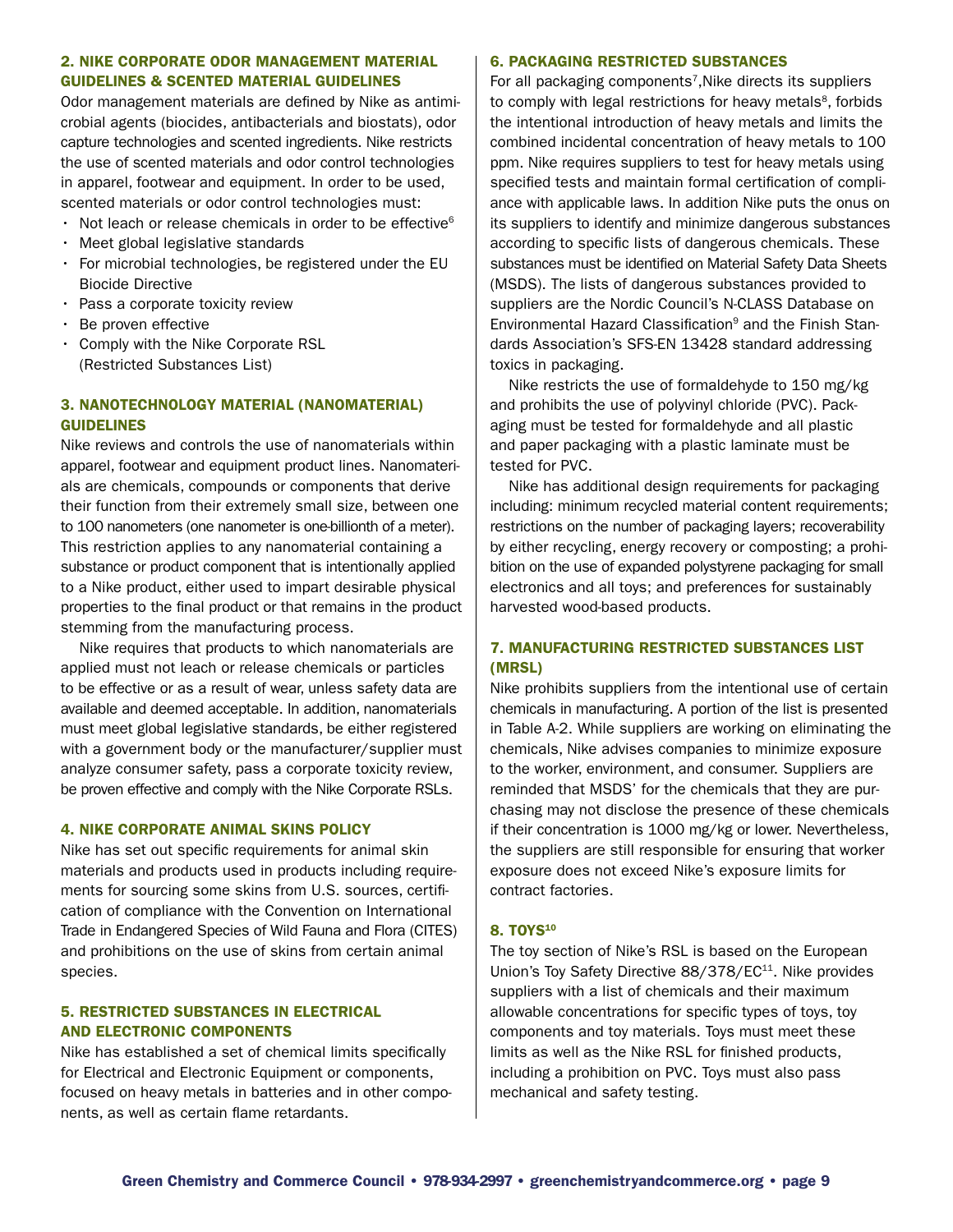# Table A-2. Excerpt from the Nike Manufacturing Restricted Substances List (RSL)

| <b>Restricted Substance or Group Name</b><br>(CAS #):                                  | Synonym(s)                                         | <b>Common Potential Uses</b>                                       |  |
|----------------------------------------------------------------------------------------|----------------------------------------------------|--------------------------------------------------------------------|--|
| Cresol (1319-77-3)<br>m-Cresol (108-39-4)<br>o-Cresol (95-48-7)<br>p-Cresol (106-44-5) | Cresylic Acid                                      | Nylon and plastic primers and resins                               |  |
| N, N-Dimethylacetamide (127-19-5)                                                      | <b>DMAC</b>                                        | Solvent in Primers, Adhesives and Resins                           |  |
| Dimethylsulpoxide (67-68-5)                                                            | DMS <sub>O</sub>                                   | Solvent Cleaner                                                    |  |
| Dimethyl formamide (68-12-2)                                                           | <b>DMF</b>                                         | Solvent Cleaner                                                    |  |
| Ethylene glycol monobutyl ether (111-76-2)                                             | EGBE/Butyl cellusolve                              | Solvent Cleaner                                                    |  |
| Formaldehyde (50-00-0)                                                                 | Formic aldehyde                                    | Solvent cleaner, anti-shrinkage resin,<br>mold inhibitor           |  |
| Methylene Chloride (75-09-2)                                                           | Dichloromethane, Methylene Dichloride              | Solvent Cleaner                                                    |  |
| n-hexane (110-54-3)                                                                    | Hexane                                             | Solvent Cleaner                                                    |  |
| n-methyl pyrrolidone (872-50-4)                                                        | NMP, 1-methyl-2-pyrrolidinone                      | Solvent Cleaner                                                    |  |
| 4,4'-methylenebis (2-chloraniline) (101-14-4)                                          | <b>MOCA</b>                                        | Press Pad                                                          |  |
| Phenol (108-95-2)                                                                      | Carbolic acid, phenyl alcohol, phenyl<br>hydroxide | Solvent in primers, adhesives and resins<br>for nylon and plastics |  |
| Tetrachloroethylene (127-18-4)                                                         | Perchloroethylene, PERC                            | Solvent cleaners                                                   |  |
| 1,1,1-trichloroethane (71-55-6)                                                        | 1,1,1 - TCA, methyl chloroform                     | <b>Solvent Cleaners</b>                                            |  |
| Toluene (108-88-3)                                                                     | Methylbenzene                                      | Solvent in primers, adhesives, paints<br>and inks                  |  |
| 2,4-toluene diisocyanate (584-84-9)<br>Toluene-2,6-Diisocyanate (91-08-7)              | TDI                                                | Activator in some polyurethane foams                               |  |
| Trichloroethylene (79-01-6)                                                            | TCE, trichlorethene                                | Solvent cleaner                                                    |  |
| Xylene - all isomers $(1330-20-7)$                                                     | Ethylbenzene, o,m,p-xylene                         | Solvent in primers, adhesives, paints, inks                        |  |
| Trichloromethane (67-66-3)                                                             | Chloroform                                         | Solvent Cleaner                                                    |  |
| 1,1,2-Trichloroethane (79-00-5)                                                        | Vinyl trichloride                                  | Solvent Cleaner                                                    |  |
| 1,1-Dichloroethylene (75-35-4)                                                         | 1.1-dichloroethene                                 | Solvent Cleaner                                                    |  |

#### Additional Chemicals of Concern

Nike has developed a list of chemicals that while not prohibited by the company, are identified as chemicals that are the focus of governmental, academic and/or NGO research and may in the future be legally regulated or put on the RSL. Nike requests that suppliers review the list internally and with their chemical suppliers, determine if these substances are likely to be found in their product, understand the function(s) they serve and if possible, avoid intentional use of these chemicals. Suppliers may be asked why and how the chemical is used and what can be done to eliminate its use. Currently, this list contains several categories of alkylphenol ethoxylates $12$  and certain Organotin Compounds. $13$ 

#### **ENDNOTES**

- 1 In this case study, the term "factory" refers to Nike's contract manufacturers. These companies are independently owned manufacturing facilities that are under contract to Nike to cut, sew or assemble Nike products. These factories purchase the chemicals, materials, components, and dyeing services that they need from "vendors." Vendors enter into contracts with factories for the supply of these materials and services. The term "suppliers" refers collectively to factories and vendors.
- 2 REACH, or Registration, Evaluation, Authorization and Restriction of Chemicals, is a European Union law addressing the production and use of chemical substances and their potential impacts on both human health and the environment.
- 3 CAS, or Chemical Abstract Service registry numbers are unique numerical identifiers for chemical elements, compounds, polymers, biological sequences, mixtures and alloys.
- 4 See *http://www.afirm-group.com/*